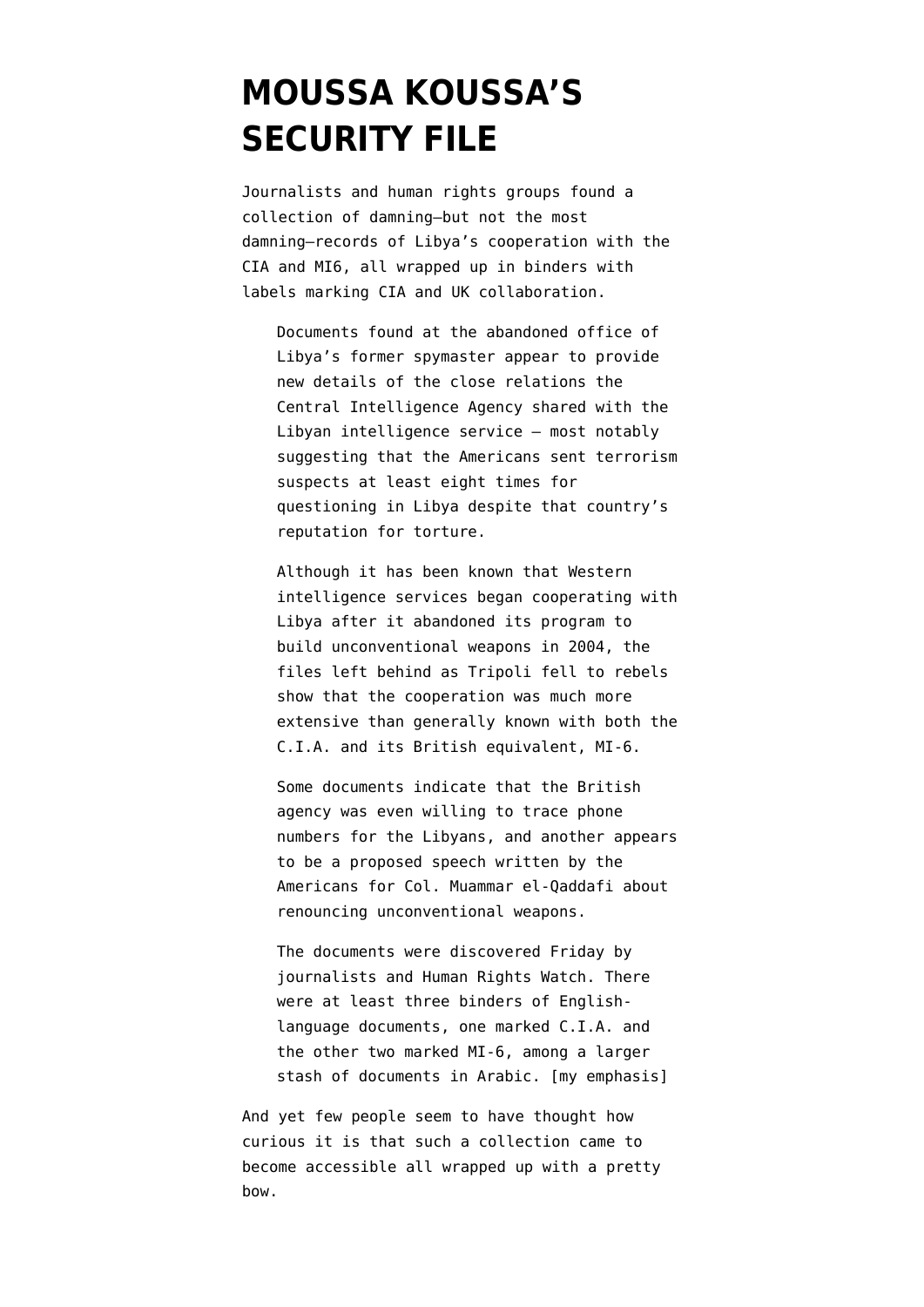As I said, it appears these binders don't include what would be the most damning record of CIA collaboration–which would be a record of how it was that Ibn Sheik al-Libi [came to be](http://www.andyworthington.co.uk/2009/05/12/the-suicide-of-ibn-al-shaykh-al-libi-why-the-media-silence/) [suicided](http://www.andyworthington.co.uk/2009/05/12/the-suicide-of-ibn-al-shaykh-al-libi-why-the-media-silence/) in April or May 2009, just as records of the US torture program were released. Nor does it include what would be the most damning record of MI6 collaboration, negotiations trading release of the Lockerbie bomber, Abdelbaset al-Megrahi, in August 2009 for BP drilling rights in Libya. The records reportedly stop short in 2007 (in spite of a similar "[discovery"](http://online.wsj.com/article/SB10001424053111904332804576537984093500042.html) just last week of a letter al-Megrahi wrote from Scottish prison in late 2007 or early 2008, declaring his innocence), before any of those events.

The documents cover 2002 to 2007, with many of them concentrated in late 2003 and 2004, when Moussa Koussa was head of the External Security Organization. (Mr. Koussa was most recently Libya's foreign minister.)

Note, too, the way the NYT ties these files to Moussa Koussa, the Michigan State-educated former Libyan spook in chief. Perhaps the timing and the English language of these makes that tie clear, but it seems … convenient, in ways I'll return to.

And note one more detail. The most bewildering detail from these letters is their description of how the CIA conspired with Libya to torture an anti-Qaddafi figure who has since gone on to take a leading role in the US-backed rebellion.

When Libyans asked to be sent Abu Abdullah al-Sadiq, another member of the [Libyan Islamic Fighting Group], a case officer wrote back on March 4, 2004, that "we are committed to developing this relationship for the benefit of both our services," and promised to do their best to locate him, according to a document in the C.I.A. binder.

Two days later, an officer faxed the Libyans to say that Mr. Sadiq and his pregnant wife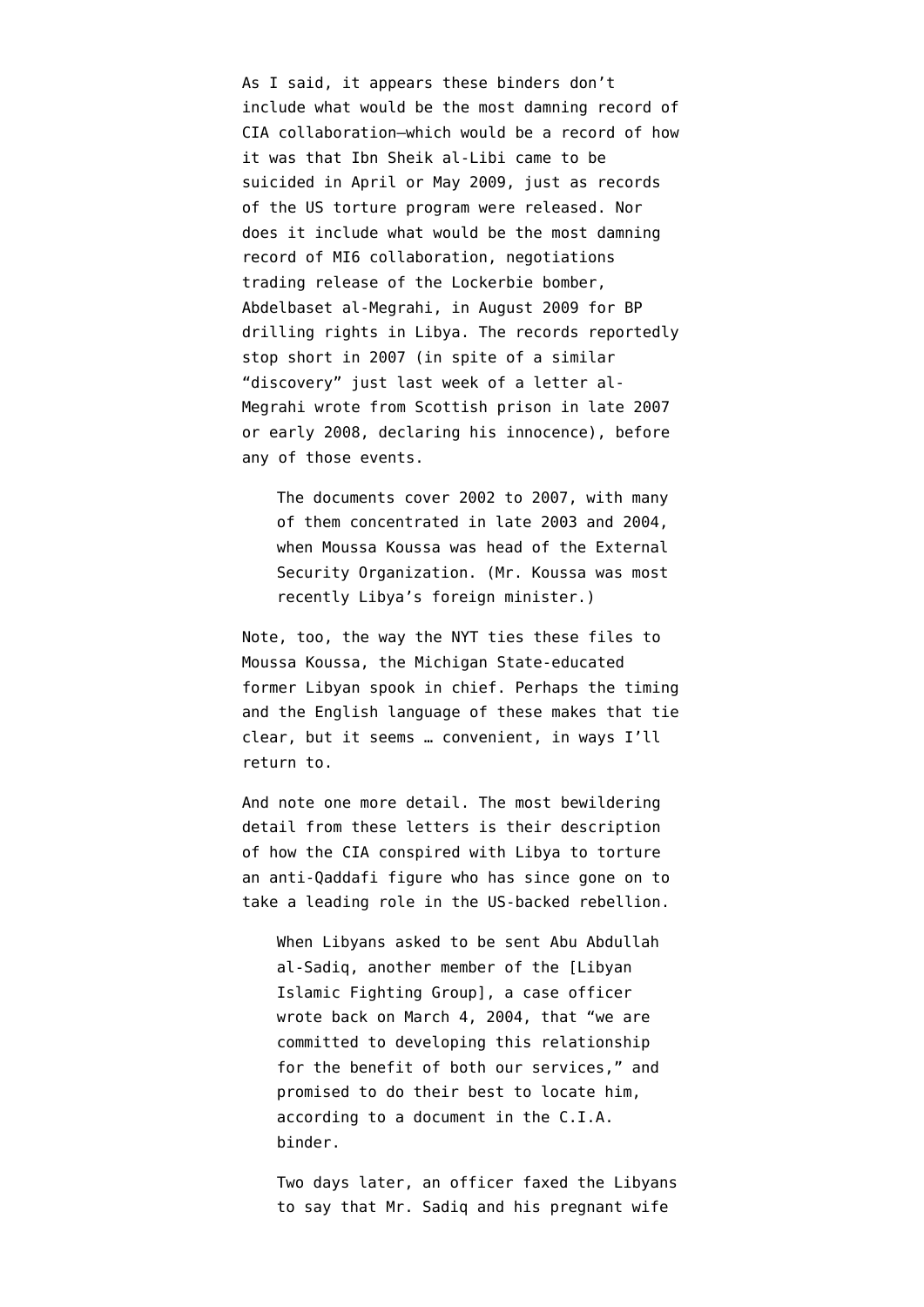were planning to fly into Malaysia, and the authorities there agreed to put them on a British Airways flight to London that would stop in Bangkok. "We are planning to take control of the pair in Bangkok and place them on our aircraft for a flight to your country," the case officer wrote.

Mr. Bouckaert of Human Rights Watch said he had learned from the documents that Sadiq was a nom de guerre for Abdel Hakim Belhaj, who is now a military leader for the rebels.

In an interview on Wednesday [\[here's that](https://www.nytimes.com/2011/09/02/world/africa/02islamist.html?_r=1&pagewanted=print) [interview](https://www.nytimes.com/2011/09/02/world/africa/02islamist.html?_r=1&pagewanted=print)], Mr. Belhaj gave a detailed description of his incarceration that matched many of those in the documents. He also said that when he was held in Bangkok he was tortured by two people from the C.I.A.

Aside from how awkward this might make cooperation going forward (oh, hey, not only are you the guy we tortured in Bangkok, but everyone here knows about it!), but it may also make it politically difficult for the US government to back the rebels.

In short, it's all rather curious that this collection of documents fell into the hands of journalist and human rights workers.

And then let's reflect on how these documents got left–the implication is, by Koussa–in Libya to be found, but not the most damning possible documents. Where did those go? Remember that Koussa (who moved from his spook in chief position to serve as foreign minister in 2009, before both al-Libi's suicide and al-Megrahi's return) remained in Libya until March. By that point, rebels were already targeting him for retribution after the won. And US intelligence experts were discussing how damning the intelligence files implicating Koussa would be once they were liberated.

The Libyan official who was a key CIA contact in the war on terrorism and the removal of Moammar Gaddafi's weapons of mass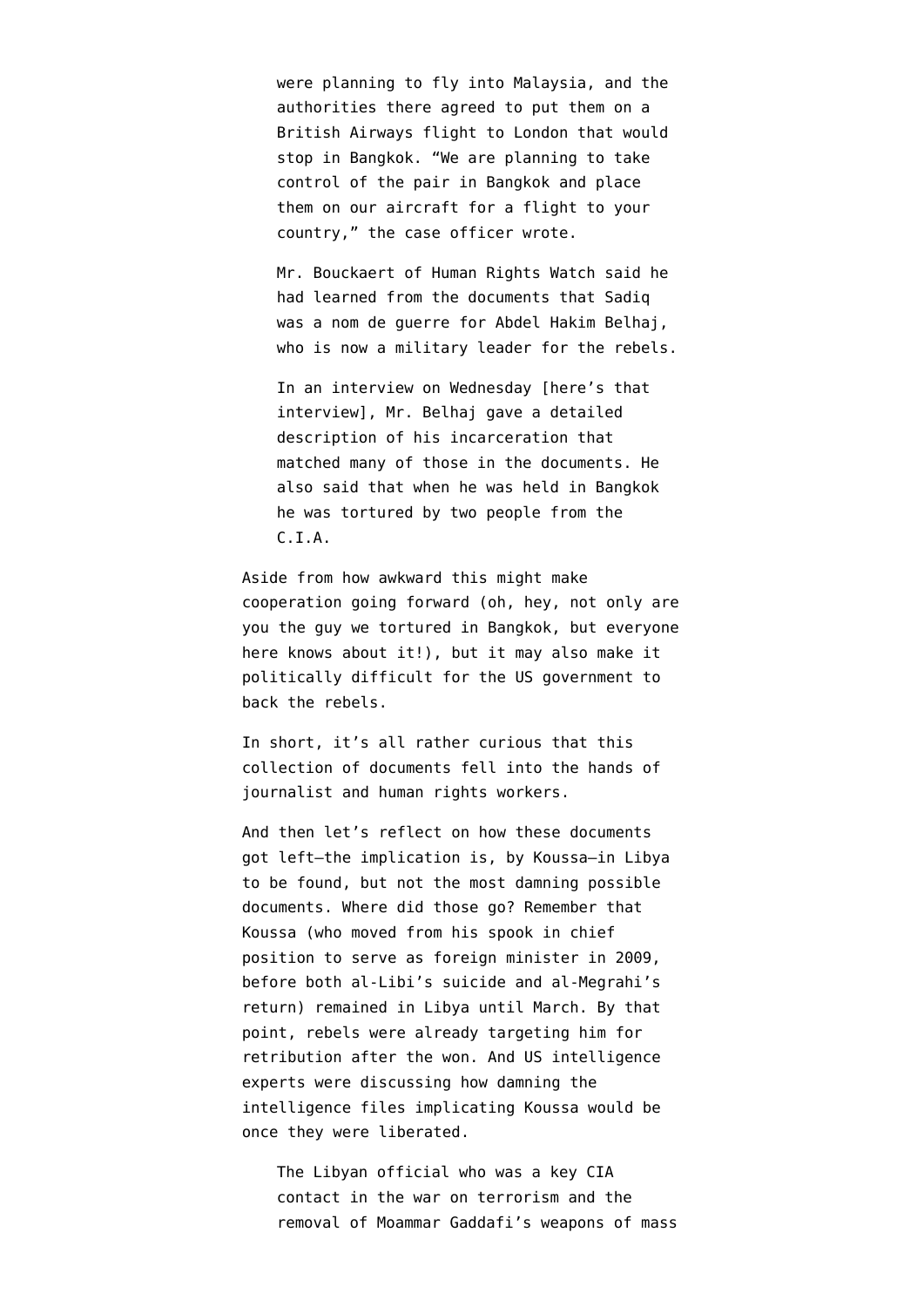destruction may have no option now but to [go](http://www.washingtonpost.com/wp-dyn/content/article/2011/02/23/AR2011022303342.html) [down with the ship](http://www.washingtonpost.com/wp-dyn/content/article/2011/02/23/AR2011022303342.html).

Foreign Minister Musa Kusa, who plotted assassinations and airline bombings as well as helped Washington pursue al-Qaeda terrorists, cannot defect to the opposition like other top Libyan officials, says a spokesman for a U.S.-based Libyan human rights group, because "he has too much blood on his hands."

## [snip]

"There's a lot of stuff in Libyan intelligence files that will make him make him look bad" to the opposition, added Vince Cannistraro, a former top CIA official who led the agency's probe of the 1988 bombing of PanAm 103 over Lockerbie, Scotland.

"It's over for them," Cannistraro said of Gaddafi and Kusa. "The opposition is closing in from all six entrances to Tripoli now." Gaddafi, he said, is countering with African mercenaries "being flown directly into the airfield that used to be the American Wheelus Air Base."

It's the kind of operation Kusa would be good at.

"What will become of [Kusa] I don't know," said Khattaly, whose father was press secretary at Libya's Washington embassy from 1971 to 1973 before resigning over Gaddafi's policies, "but jumping ship is not safe for him. He did quite a bit damage over maybe 20 years as head of the intelligence service." [my emphasis]

Note the files Canistraro is most interested in–those on the Lockerbie bombing, as well as earlier assassinations–pre-date the time frame of these documents. Also, then, presumably not among the documents found the other day.

And then a month after this speculation, Koussa got himself to the UK, where he defected (though